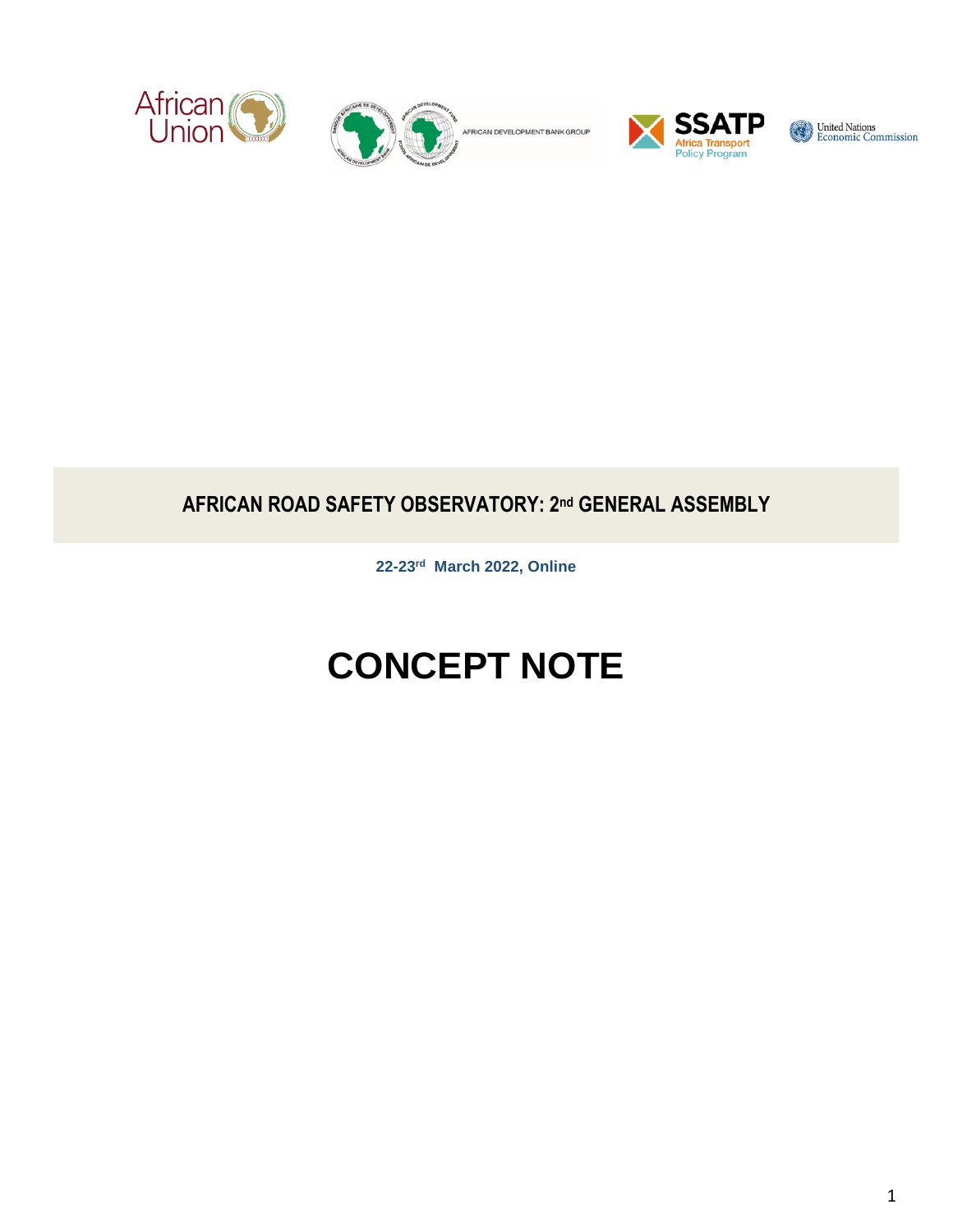#### *1- Background:*

At Its first meeting in Lomé in March 2017, the AU Specialised Technical Committee on Transport Transcontinental and Interregional Infrastructure, Energy and Tourism (STC-TTIIEC) recommended that the AUC should accelerate implementation of the African Road Safety Action plan. In this regard, the STC-TTIIET requested the SSATP to work with the AUC and the United Nations Economic Commission for Africa (UNECA) to develop a minimum set of road safety indicators to monitor the status of road safety in order to ensure comparability between African countries. This was a key step towards the establishment of an African Road Safety Observatory (ARSO).

In the context of the Lomé STC decision, three workshops were held in 2018 in Dakar and Abuja and Marrakech, whereby the concept of the African Road Safety Observatory was developed. At the second meeting of the STC-TTIIET held in Cairo in April 2019, it was a recommended that the AUC should take the necessary measures towards the establishment and hosting of the ARSO on interim basis.

ARSO is one of the main achievements of the African Road Safety African Agenda over the 2011-2020 Decade. The objective of the African Road Safety Observatory is to foster national, international and continental cooperation to generate a robust body of road safety data, to influence public policies and enable countries to address global and African roads safety challenges. The SSATP is giving the necessary technical and financial assistance together with other partners (FIA, ITF, WB, WHO, EU, etc).

The first General Assembly of ARSO has been organised by the African Union Commission (AUC) and the SSATP in Durban, South Africa, from 27 - 28 June 2019. Among other outcomes, the meeting came up with the validation of the first two years action plan driven by the Interim Steering Committee.

In two years, the Interim Steering Committee has done many actions of the Action plan and comes up with a report as well as a draft action plan for the two coming years to be analysed and validated by the General Assembly.

Furthermore, in June 2020 the STC-TTIIE adopted the African Road Safety Action plan for the Decade 2021-2030, in which the ARSO is given a privileged place. Ministers also adopted a Concept note to request a derogation against the ongoing moratorium on the creation of new organs in AU and set the ARSO as a full specialised Agency of the AU. The full implementation of the ARSO has been then qualified as an emergency matter due to the scourge represented by Road insecurity. Under EU funding, the AUC has started a new consultancy aiming at defining the structural, institutional and financial implication of the ARSO on the AU. The consultancy work will also elaborate a 10-years business plan of the ARSO as well as the appropriate structure, institutional framework, appropriate instruments and it financial mechanism. This work needs to be reviewed by the AU Member States.

Finally, the General Assembly will be an occasion to run a specific meeting dedicated to the National Data Coordinators (NDCs) of the ARSO and encourage countries that have not yet designates their NDCs to do so. Furthermore, the meeting will be an occasion for the WHO to activate the African Road Safety network of legislators, for among other advocacy for the ratification of the African Road Safety Charter and more broadly for the Road Safety agenda.